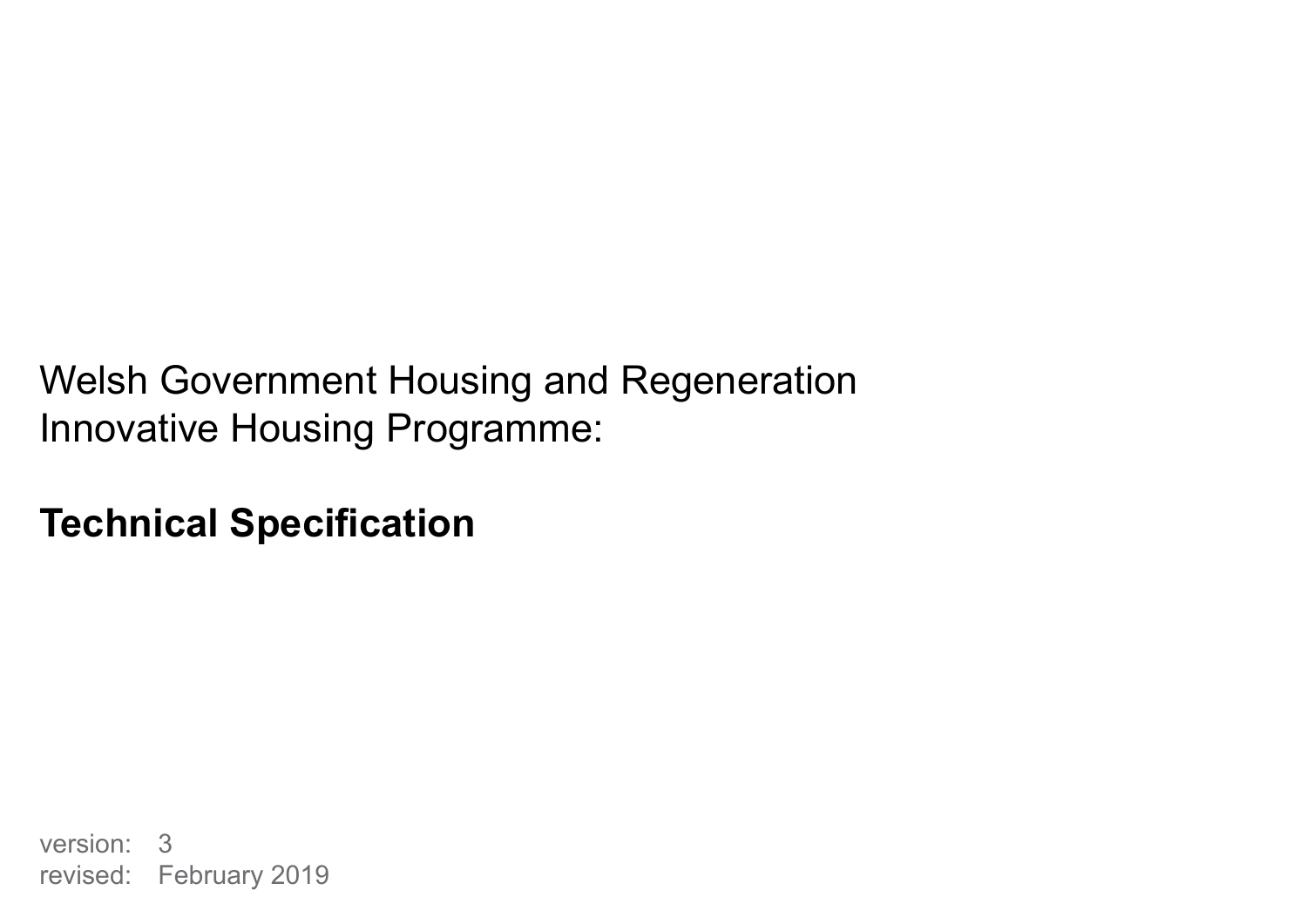#### Innovative Housing Programme **Technical Specification page 1** page 1

#### **Context**

In 2016-17, as part of the Welsh Government's *20,000 additional affordable homes* target, the Cabinet Secretary for Children and Communities asked Welsh Government officials to develop a new programme to support the development of new approaches to delivering housing in Wales. £90m was set aside to support schemes in the programme.

#### **Aims of the IHP Technical Specification**

The IHP technical specification establishes an evaluative framework by which applications for support from the IHP will be assessed and considered.

In line with the aspirations of the programme itself, the IHP technical specification aims to be open-ended and non-prescriptive. It seeks to avoid placing additional demands on projects that apply for support. It insists only on the agreement of the project team to share findings openly and maximise learning, and a 'baseline minimum' specification for all supported projects. All projects should demonstrate clearly how the overall project aligns with the seven goals set out in WFGA. Projects are also required to clearly define innovation and potential for impact in at least one - but not more than three - of the seven WFGA goals - see diagram.

The IHP Technical Specification will continue to adapt and develop in the future.

**A Wales of** vibrant culture and thriving **Welsh** Language

> A Wales of cohesive **communities**



#### **Aims of the Programme**

The Innovative Housing Programme (IHP) aims to:

- increase the supply of affordable housing in Wales, as part of the *20,000 additional affordable homes* target.
- align with the seven goals enshrined in the Wellbeing of Future Generations Act (WFGA).
- address cost and value in new homes, and develop housing that meets specific current and future housing needs.
- provide support for those willing to innovate through the use of alternative approaches.
- demonstrate benefits associated with alternative approaches, to encourage their wider uptake.
- harness opportunities to deliver jobs, skills training, and develop local industry.
- publicly disseminate key findings and maximise learning.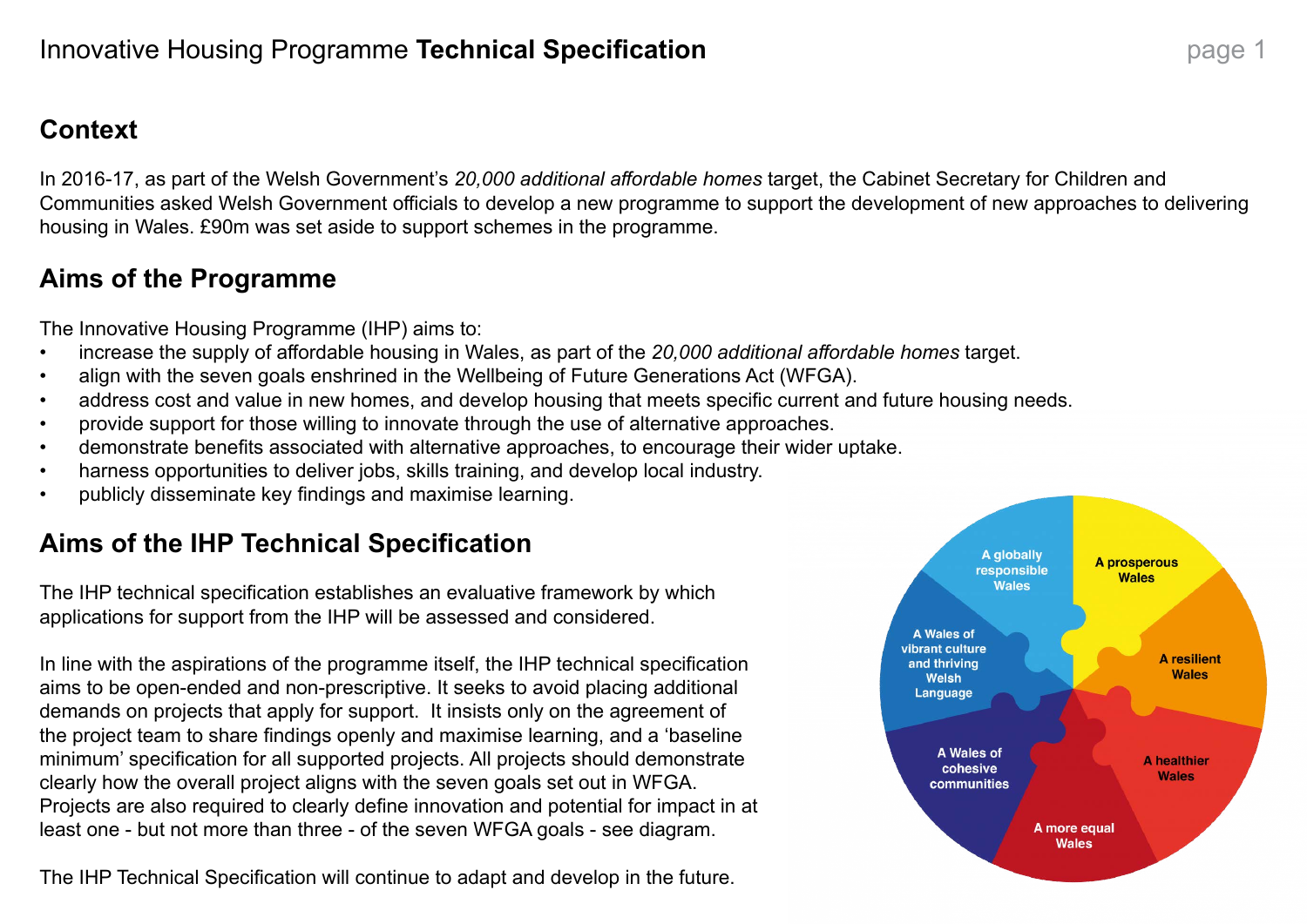**CO2**

#### **Potential benefits associated with housing, as they relate to WFGA**

|                                | during construction                                                | benefits in use                                                  | wider benefits                                                |                 |
|--------------------------------|--------------------------------------------------------------------|------------------------------------------------------------------|---------------------------------------------------------------|-----------------|
|                                |                                                                    |                                                                  |                                                               |                 |
| <b>WFGA goal:</b>              | short term benefit:                                                | medium term benefit:                                             | long term benefit:                                            | focus:          |
| globally<br>responsible        | low embodied CO <sub>2</sub><br>locking in carbon                  | reduced carbon footprint<br>potential for carbon negative        | decarbonising communities<br>meeting international targets    | CO <sub>2</sub> |
| <b>prosperous</b>              | addressing cost and value<br>local resource use                    | more affordable housing<br>supporting Welsh suppy chain          | affordability, local economy<br>skills and community building | capital         |
| resilient                      | robust, low maintenance<br>changeable by the community             | resilient to climate change<br>acessible construction            | adaptability and resilience<br>reskilling and empowering      | change          |
| healthy                        | natural resource use<br>breathable construction                    | healthy internal environment<br>reduced impact on environment    | positive health benefits<br>reduced strain on public services | health          |
| more equal                     | low embodied energy<br>reduced heating bills                       | energy generation<br>offsetting rental costs                     | affordable warmth for all<br>energy positive homes            | energy          |
| cohesive<br><b>communities</b> | flexibility in layout<br>constructable by end user                 | long life loose fit<br>'other' procurement pathways              | meeting specific housing need<br>flexible, high quality homes | space           |
| thriving culture               | variety in form and materials<br>suitability to different contexts | building strong neighbourhoods<br>creating places with character | supporting people, communities<br>and distinctive places      | place           |

#### page 2

#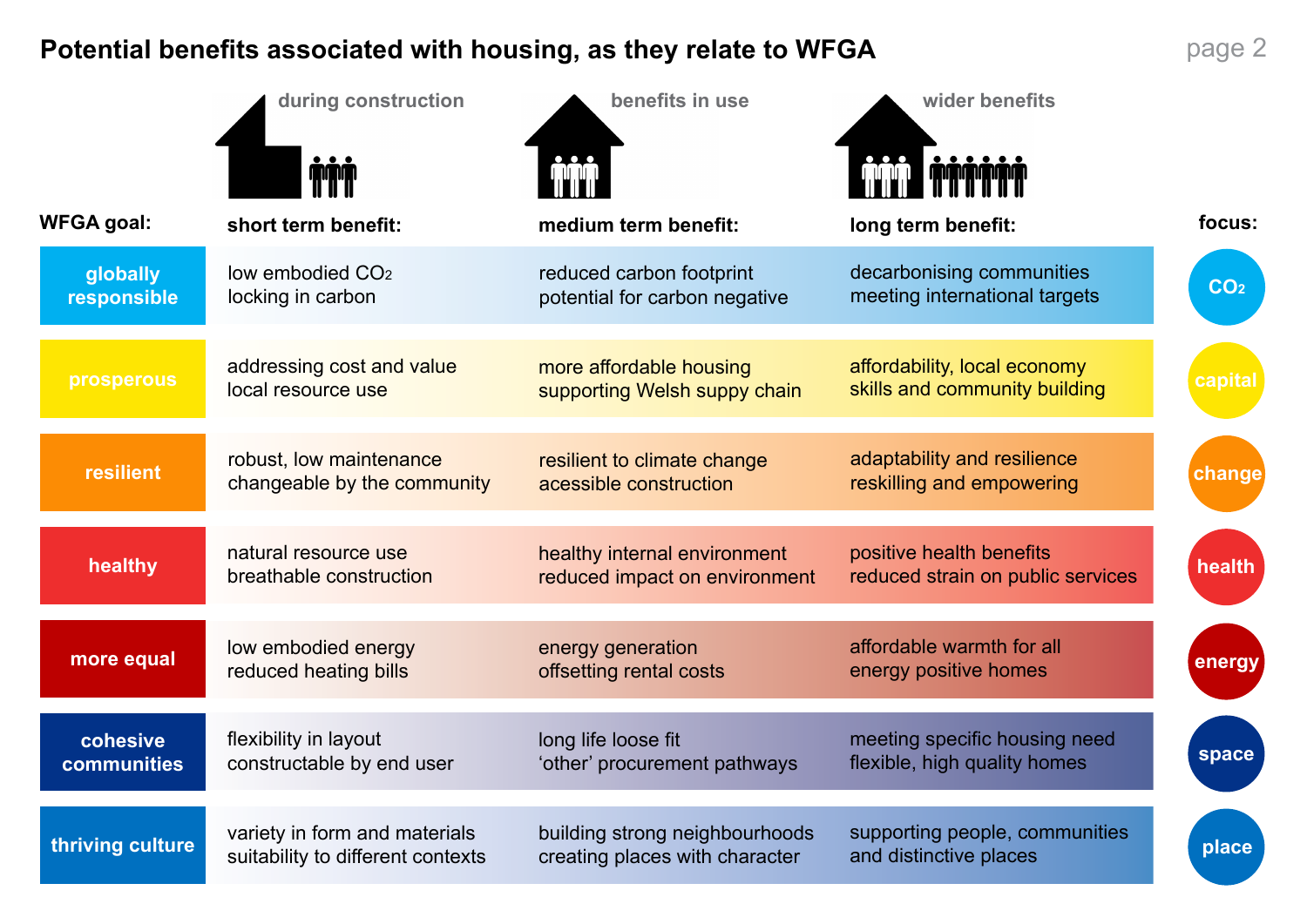#### **CONSTRUCTION TECHNIQUES**

new and emerging forms of construction, materials or processes.

#### **DELIVERY PATHWAYS**

alternative approaches to commissioning procurement, or participation.

**HOUSING MODELS** house types that respond to a specific need or can demonstrate they are ready to be up-scaled.

#### **IHP scope**

The Innovative Housing Programme seeks to support innovation and impact in three different streams:

Innovation can be in any of the three streams, and need not be in more than one.

#### **IHP support**

Applications will be assessed based on the proposed degree of innovation, and the perceived potential impact that may be derived from the project. See 'WILL' criteria, page 5, for more details.

Following a review of the applications, successful applicants will be invited for interview. Submissions will include a project description that identifies the proposed project team and programme, and substantiates the nature of the proposed innovation / impact (by 'focus area' and 'stream', above).

Applicants will also be asked to confirm compliance with the seven 'SHOULD' criteria, and submit a cost breakdown that includes itemised costs associated with innovation.

Submissions will be scrutinised by the IHP Assessment Panel, which is to be constituted of a group of experts with experience relating to the seven innovation 'focus areas'.

#### **IHP timeline**

• Launch of Technical Specification, Guidance and

• This Technical Specification accompanies an open call for applications for support during Year 3 of the

• Applicants with appropriate projects are encouraged to submit applications as soon as the form is made

- Application form in February 2019
- IHP (2019-2020).
- available.
- 
- projects.

• Following completion of the application form, the IHP panel will meet to review all submitted projects.

• The panel will recommend support based on the perceived innovation and impact offered by the

## page 3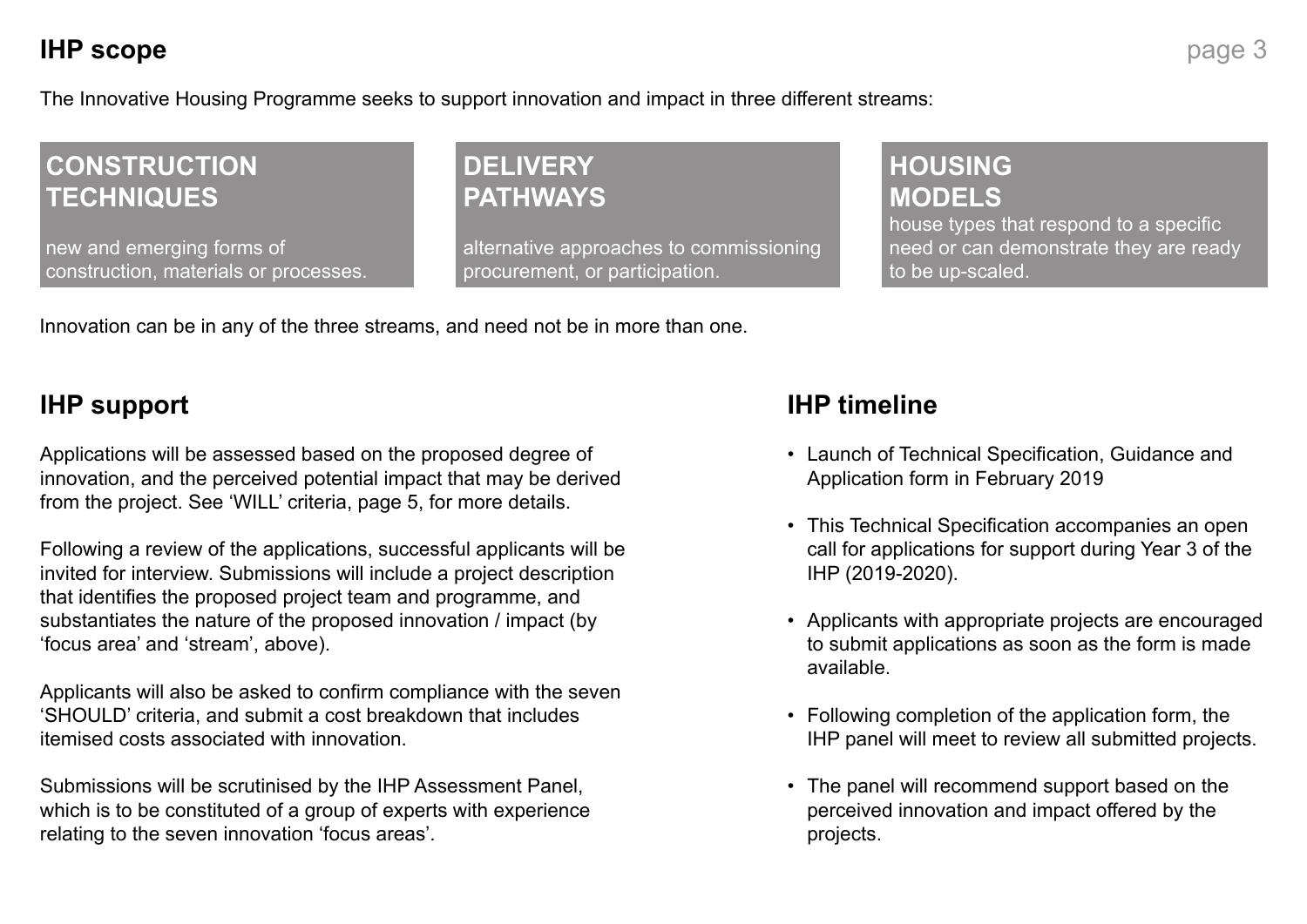#### **To be eligible for IHP support, proposals...**

**MUST** commit to an 'open book' policy, including the following:

- **regular progress reports** to the IHP working group.
- **monitoring** during and post construction.
- **data collection** (particularly cost and performance).
- **public dissemination** of key lessons learnt.

**WILL** innovate in at least one but not more than three of the seven focus areas, for example: • decarbonising communities • meeting international targets

> • positive health benefits • reduced pressure on public services

• affordable warmth • improvements in energy efficiency

• meeting specific housing need • flexibility and functionality

• supporting people and communities • delivering high quality design.



• affordability • programme • delivering better value • supporting local economies

• buildability • adaptability • resilience • developing skills

### **CRITERIA 1 CRITERIA 2 CRITERIA 3**

#### page 4